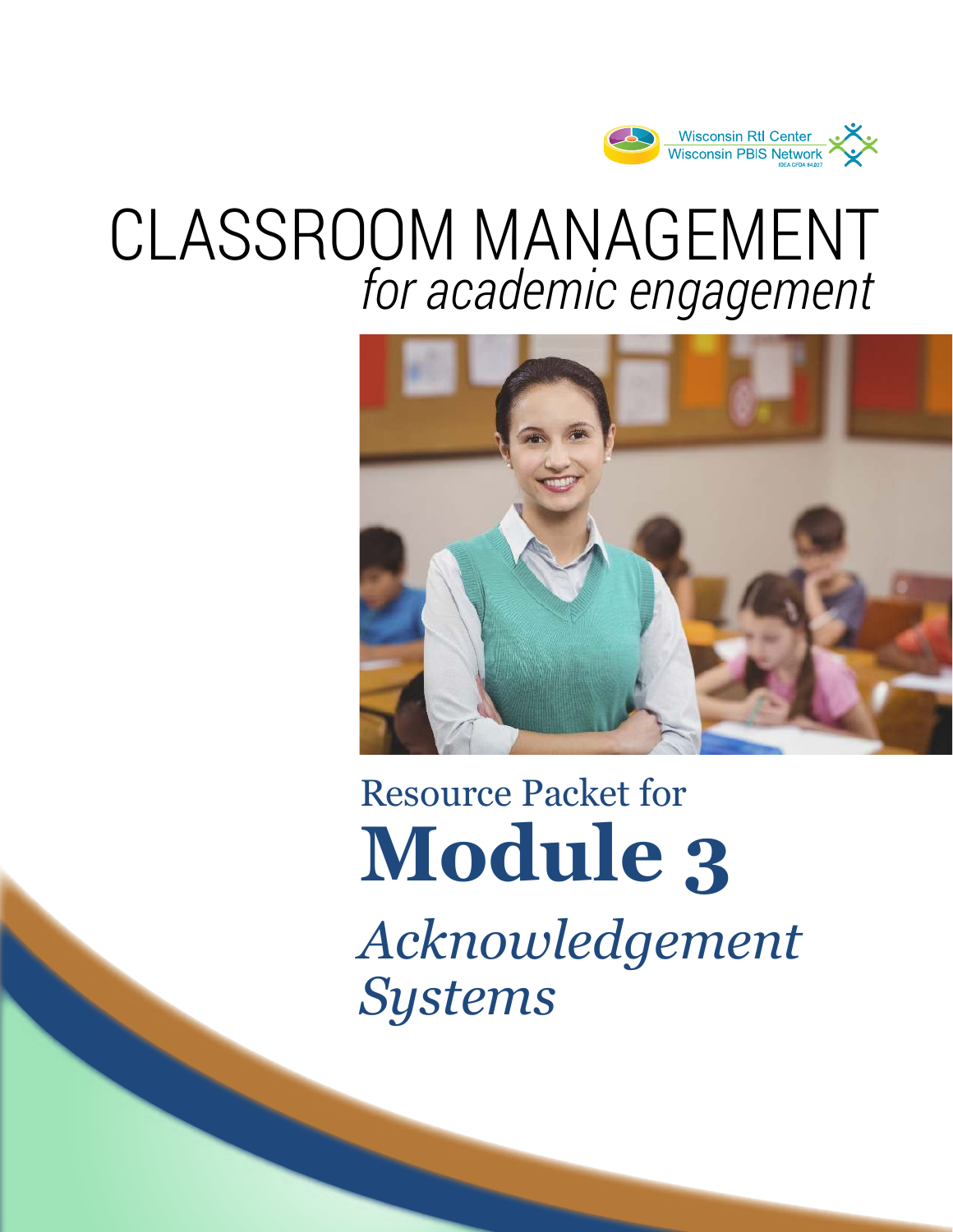### **Contents**

The Wisconsin RtI Center/Wisconsin PBIS Network (CFDA #84.027) acknowledges the support of the Wisconsin Department of Public Instruction in the development of this presentation and for the continued support of this federally-funded grant program. There are no copyright restrictions on this document; however, please credit the Wisconsin DPI and support of federal funds when copying all or part of this material.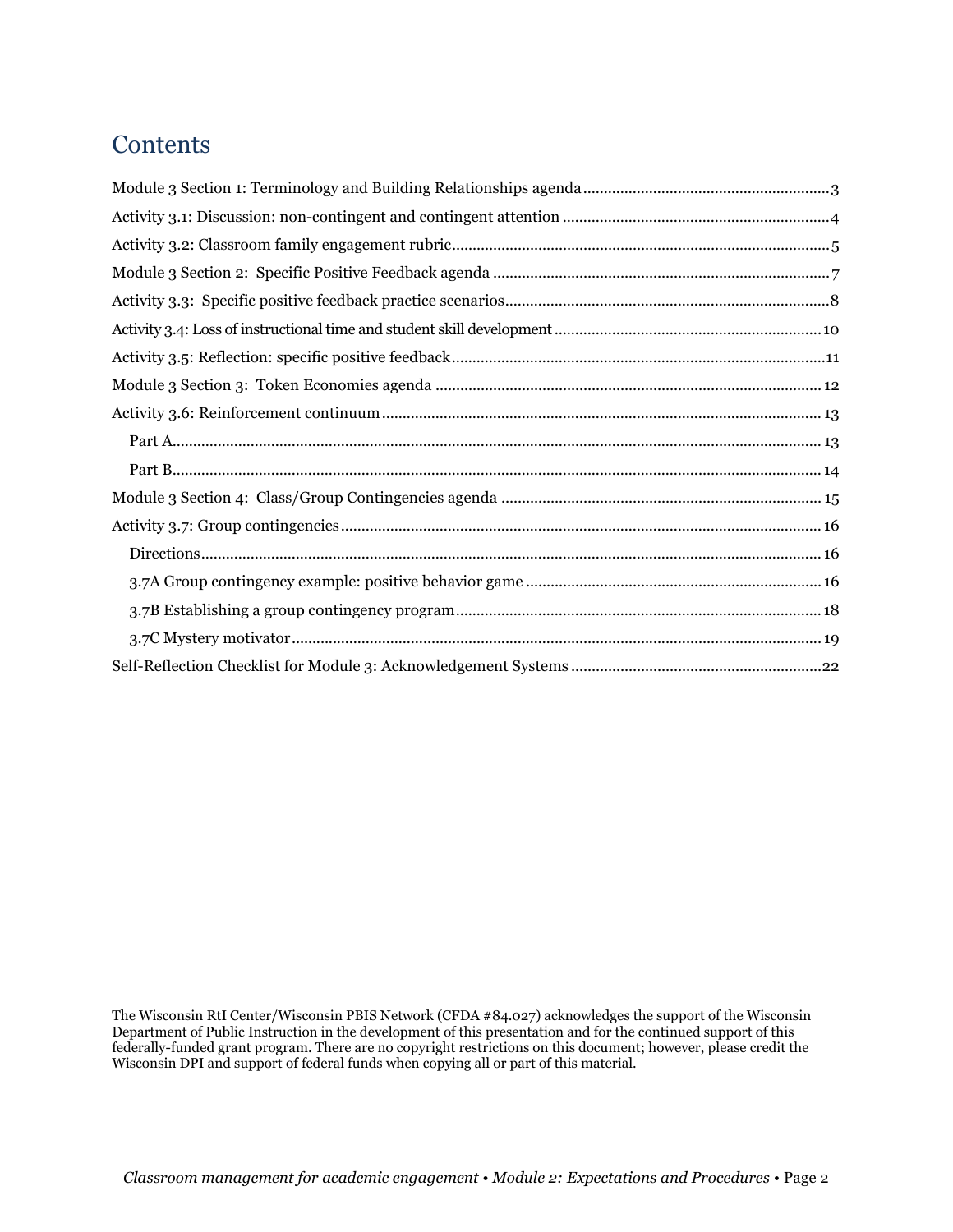## <span id="page-2-0"></span>Module 3 Section 1: Terminology and Building Relationships agenda

- I. Introduction (slides  $1 7$ )
	- A. Objectives
	- B. Connections with
		- Equitable, multi-level systems of supports
		- Fidelity measurements
		- Trauma-sensitive care
- II. Research (slides  $8 12$ )
- III. Content (slides 13 21)
	- A. Terminology review and content development (slides  $13 18$ )
	- B. Activity 3.1: Self-reflection (slide 16): Reflect: Use of contingent and non-contingent attention (reflection 5 min, discussion 10 min) View video on impact of non-contingent attention (3.5 min)
	- C. Content development: culturally responsive and family engagement (19 -21)

Activity 3.2: Family engagement (reading 5 min; discussion 10 min)

#### IV. Evaluation

- A. Check for understanding (slide 22)
- B. Self-reflection checklist (slide 23)
- C. KASAB: Ideas and resources to develop knowledge, attitudes, skills, aspirations and behavior (slide 24)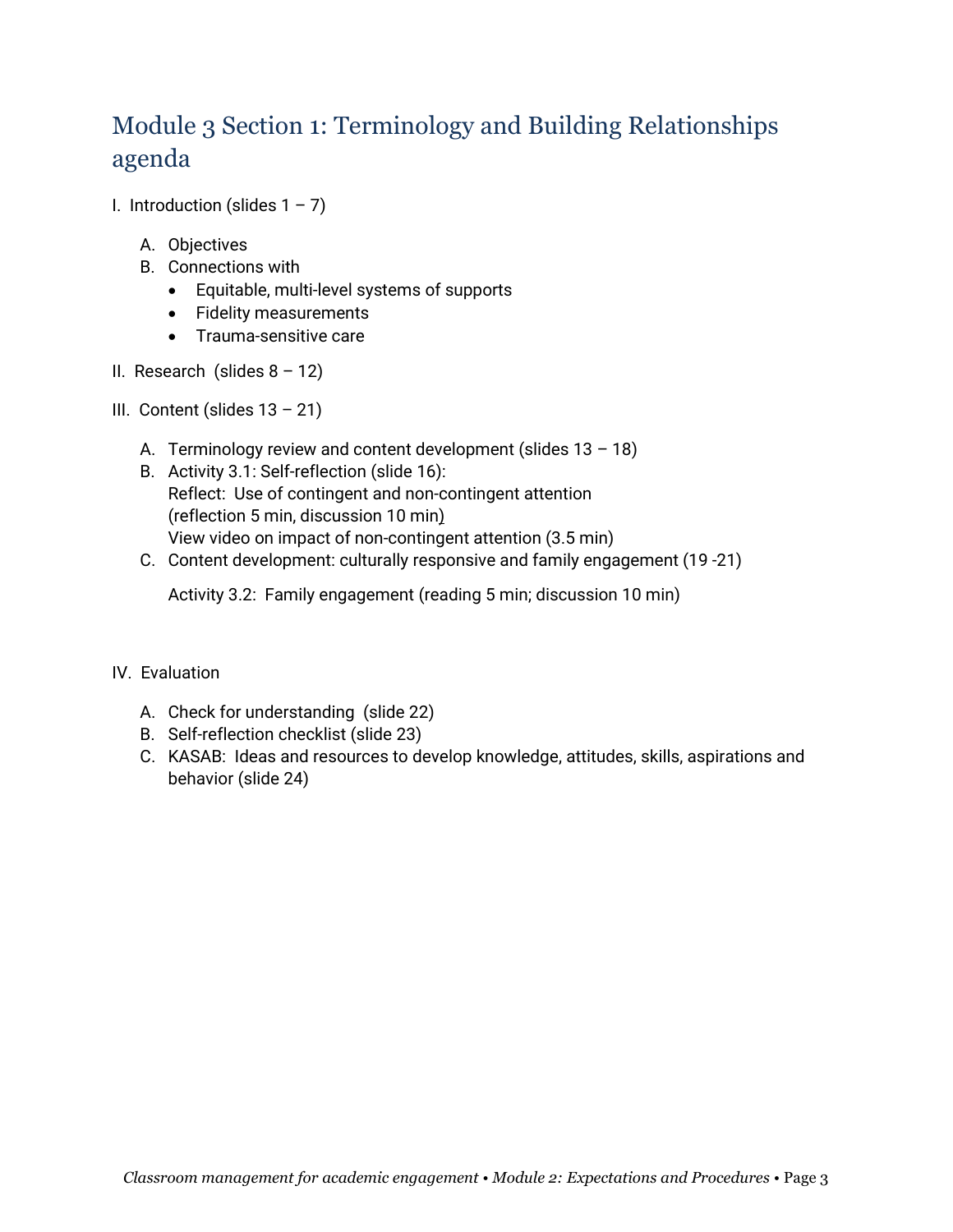## <span id="page-3-0"></span>Activity 3.1: Discussion: non-contingent and contingent attention

| <b>Non-Contingent Attention</b> | <b>Contingent Attention</b> |
|---------------------------------|-----------------------------|
|                                 |                             |
|                                 |                             |
|                                 |                             |
|                                 |                             |
|                                 |                             |
|                                 |                             |
|                                 |                             |
|                                 |                             |
|                                 |                             |
|                                 |                             |
|                                 |                             |
|                                 |                             |
|                                 |                             |
|                                 |                             |
|                                 |                             |
|                                 |                             |
|                                 |                             |
|                                 |                             |
|                                 |                             |
|                                 |                             |
|                                 |                             |
|                                 |                             |
|                                 |                             |
|                                 |                             |
|                                 |                             |
|                                 |                             |

List as many examples as you can of both non-contingent and contingent attention that are presently in place at your school.

**Discussion** 

Part 1. When do you use each type?

Part 2: How can you expand your use of acknowledgement to create positive relationships with all your students?

….with challenging students?

*Classroom management for academic engagement • Module 2: Expectations and Procedures* • Page 4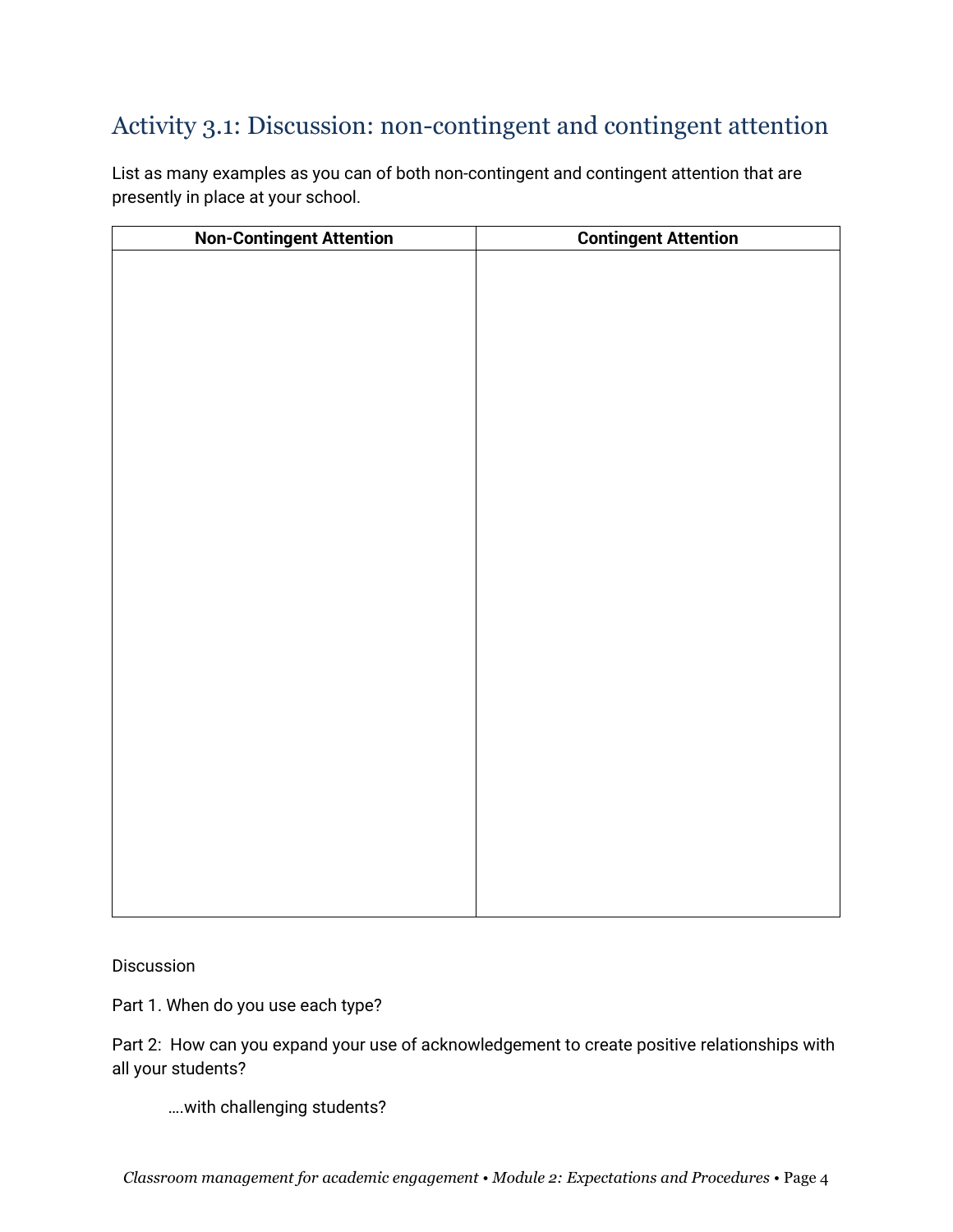## Activity 3.2: Classroom family engagement rubric



<span id="page-4-0"></span>

|                                                                                                                                 | The teacher possesses the beliefs and mindsets to effectively engage families                                                                                                                                                                                                                                                                                                                                      |                                                                                                                                                                                                                                                                                                    |                                                                                                                                                                                                                                                                                                                                                   |                                                                                                                                                                                                                                                                                                                                                                                                                                                                     |  |  |  |
|---------------------------------------------------------------------------------------------------------------------------------|--------------------------------------------------------------------------------------------------------------------------------------------------------------------------------------------------------------------------------------------------------------------------------------------------------------------------------------------------------------------------------------------------------------------|----------------------------------------------------------------------------------------------------------------------------------------------------------------------------------------------------------------------------------------------------------------------------------------------------|---------------------------------------------------------------------------------------------------------------------------------------------------------------------------------------------------------------------------------------------------------------------------------------------------------------------------------------------------|---------------------------------------------------------------------------------------------------------------------------------------------------------------------------------------------------------------------------------------------------------------------------------------------------------------------------------------------------------------------------------------------------------------------------------------------------------------------|--|--|--|
|                                                                                                                                 | Stage 1                                                                                                                                                                                                                                                                                                                                                                                                            | Stage 2                                                                                                                                                                                                                                                                                            | Stage 3                                                                                                                                                                                                                                                                                                                                           | Stage 4                                                                                                                                                                                                                                                                                                                                                                                                                                                             |  |  |  |
| 1.1 The teacher values<br>and respects families<br>and sees them as<br>important partners in<br>supporting student<br>learning. | The teacher believes<br>that engaging families<br>will have no impact, or a<br>negative one, on<br>student achievement.<br>Example statements: •<br>"My students' families<br>are the reason my<br>students are so far<br>behind." • "Engaging<br>families won't help my<br>students do better in<br>school." • "My students'<br>families are not smart<br>enough to help their<br>children succeed in<br>school." | The teacher makes<br>some effort to engage<br>families because he or<br>she believes it will<br>prevent behavior<br>problems and<br>misunderstandings<br>throughout the year.<br>Example statements: •<br>"If you don't reach out<br>to families now, you'll<br>have problems with<br>them later." | The teacher engages<br>families because he or<br>she believes that<br>knowing families better<br>will help him or her<br>better know, understand<br>and support students.<br>Example statements: •<br>"To really know my<br>students, I must know<br>my families." • "I want<br>to have positive<br>relationships with my<br>students' families." | The teacher engages<br>families because he or<br>she believes all families<br>want the best for their<br>children and that family<br>engagement will help<br>students reach their<br>achievement goals,<br>regardless of parents'<br>socioeconomic<br>background or<br>education level.<br>Example statements: •<br>"My families are the<br>most important<br>partners in helping my<br>students succeed." •<br>"All families want the<br>best for their children." |  |  |  |
|                                                                                                                                 |                                                                                                                                                                                                                                                                                                                                                                                                                    |                                                                                                                                                                                                                                                                                                    |                                                                                                                                                                                                                                                                                                                                                   |                                                                                                                                                                                                                                                                                                                                                                                                                                                                     |  |  |  |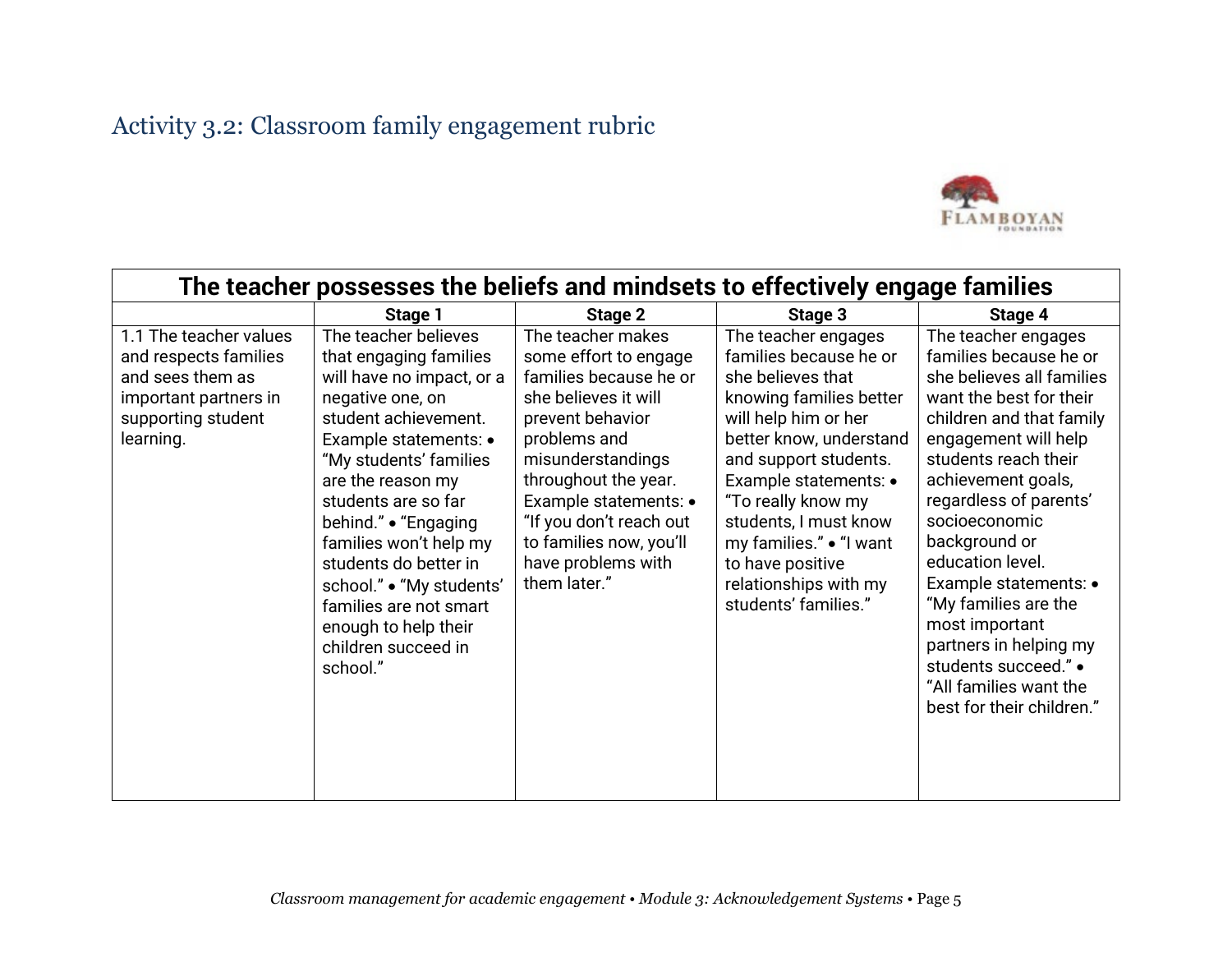| 1.2 The teacher sees      | The teacher believes it    | The teacher believes      | The teacher believes      | The teacher is willing to  |
|---------------------------|----------------------------|---------------------------|---------------------------|----------------------------|
| engaging all families as  | is not his or her job to   | that he or she should     | that he or she should     | spend time and energy      |
| part of his or her core   | engage families in their   | engage families, but      | engage all families and   | to engage all families at  |
| role and responsibility   | child's education. The     | that competing            | that it is possible to do | the beginning and          |
| and works to              | teacher takes no           | personal or professional  | so. He or she makes       | throughout the year        |
| continuously increase     | initiative to engage       | obligations make it too   | efforts to engage         | because he or she          |
| his or her effectiveness. | families, or avoids        | difficult to reach all of | families at the           | believes it is a necessary |
|                           | having to "deal" with      | them. The teacher         | beginning and             | investment in raising      |
|                           | families. Example          | believes that most        | throughout the year.      | student achievement.       |
|                           | statements: • "I can't     | families face barriers to | The teacher believes      | The teacher believes it is |
|                           | engage families            | their engagement that     | that he or she can        | possible to engage all     |
|                           | because they don't care    | are too difficult to      | engage most families,     | families and works         |
|                           | about school." • "It's not | address. The teacher      | but there are a few       | relentlessly and           |
|                           | my job to engage           | measures success by       | families that face        | creatively to remove       |
|                           | families." • "I send       | the extent of his or her  | barriers to their         | barriers to this           |
|                           | home information about     | outreach efforts-as       | engagement that are       | engagement. Example        |
|                           | Back to School Night,      | long as he or she has     | too difficult for the     | statements: • "Families    |
|                           | but family members         | tried to engage families, | teacher to address.       | can effectively do their   |
|                           | never show up."            | the teacher is satisfied. | Example statements: •     | job of supporting their    |
|                           | • "I know engaging all     | Example statements: •     | "I engage all my          | kids' achievement when I   |
|                           | families is a good thing,  | "I try, but there are     | families-I definitely     | provide the right support  |
|                           | but I have a lot of other  | some families that I just | have talked to each of    | and tools." • "I must      |
|                           | things to do that are      | can't get in touch with." | them at least once        | engage all families so     |
|                           | more important."           |                           | since the school year     | they can help their        |
|                           |                            |                           | started." Examples: •     | children achieve their     |
|                           |                            |                           | Counting the number of    | goals." • "It's my job and |
|                           |                            |                           | family members who        | my responsibility to       |
|                           |                            |                           | attend parent-teacher     | engage families to         |
|                           |                            |                           | conferences               | support student            |
|                           |                            |                           |                           | achievement." Examples     |
|                           |                            |                           |                           | Stage 3 plus: • Exit slips |
|                           |                            |                           |                           | at parent-teacher          |
|                           |                            |                           |                           | conferences . Mid- and     |
|                           |                            |                           |                           | end-of-year family         |
|                           |                            |                           |                           | feedback surveys           |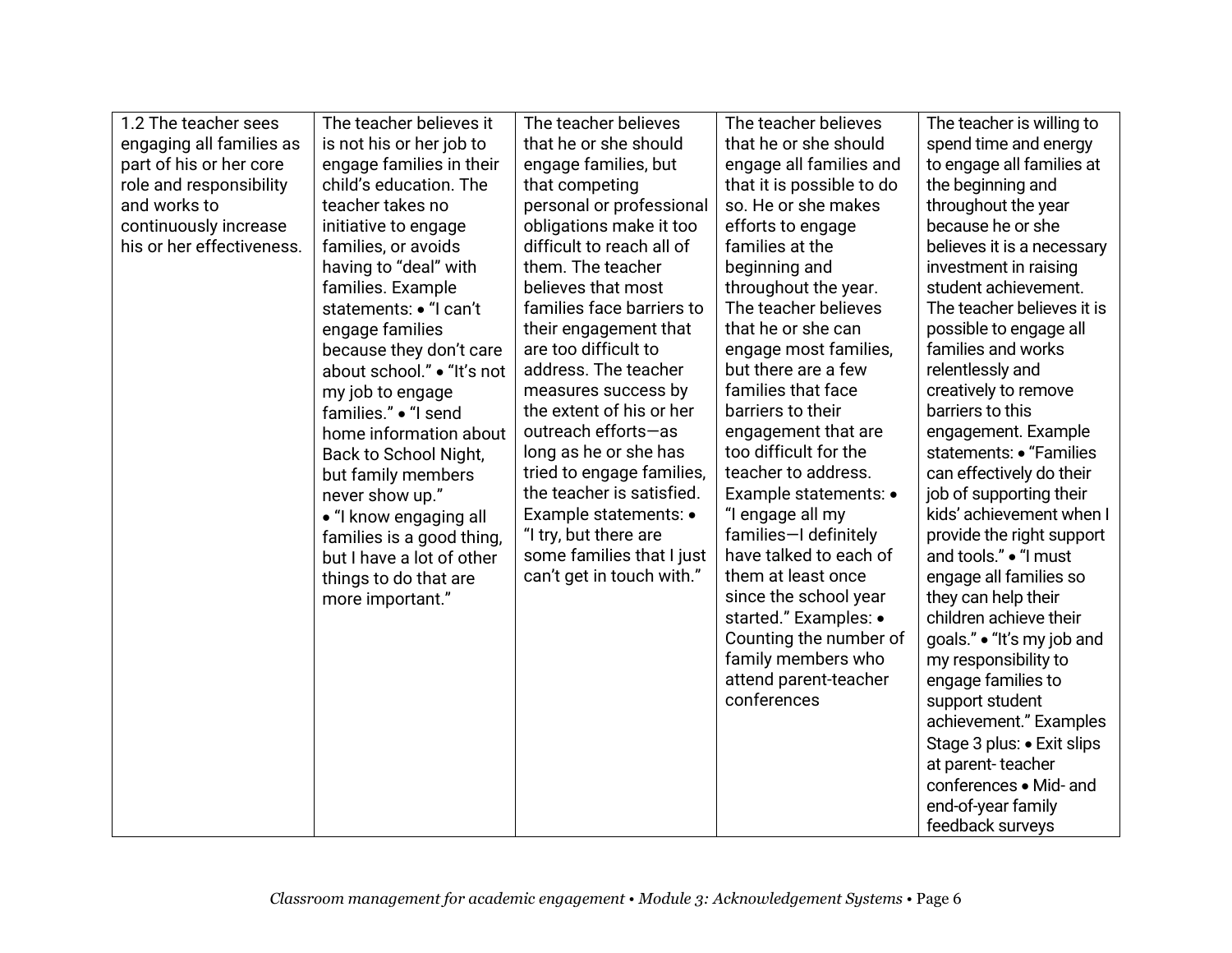## <span id="page-6-0"></span>Module 3 Section 2: Specific Positive Feedback agenda

I. Introduction (slides  $1 - 7$ )

- A. Objectives
- B. Connections with
	- Equitable, multi-level systems of supports
	- Fidelity measurements
	- Trauma-sensitive care
- II. Research (slides  $8 9$ )
- III. Content (slides  $10 27$ )
	- A. Content development (slides  $10 11$ )

Activity 3.3: Practice scenarios (Individually: 5 min; partner share: 5 min or small group 6 min and whip around share out)

- B. Content development: levels of skill development (slides  $12 16$ ) Activity 3.4: Use of specific positive feedback to improve skill level
- C. 5:1 Ratio (slides 17 25)
	- Slide 18: Gottman video (90 seconds on research) Slide 19: Teacher demo video (10 min) Activity 3.5: Reflection on ratio (reflect 2 min; share 5 min) Content development: Improve your ratio (slides 21 – 24) Apply culturally responsive lens (slides  $25 - 27$ )
- IV. Evaluation
	- A. Check for understanding (slide 28)
	- B. Self-reflection checklist (slide 29)
	- C. KASAB: Ideas and resources to develop knowledge, attitudes, skills, aspirations and behavior (slide 30)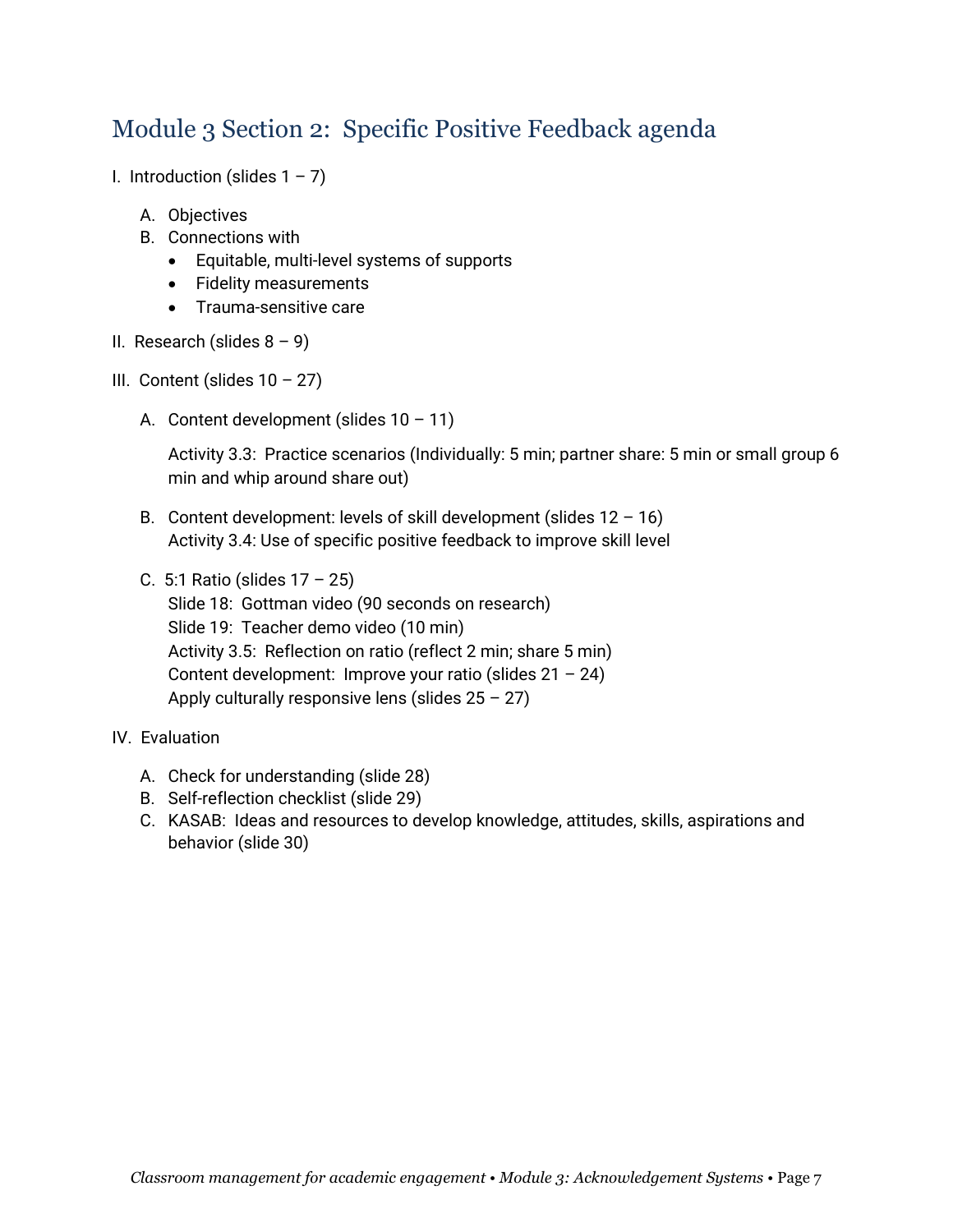## <span id="page-7-0"></span>Activity 3.3: Specific positive feedback practice scenarios

|                                                                                                                              | Your specific positive feedback | What element makes<br>it specific? |
|------------------------------------------------------------------------------------------------------------------------------|---------------------------------|------------------------------------|
| 1. As you cruise the class<br>during independent work<br>time, you notice that Emil<br>has correctly completed a<br>problem. |                                 |                                    |
| 2. Your entire class<br>followed the expectations<br>during the transition to<br>reading stations.                           |                                 |                                    |
| 3. Javon, who has a habit<br>of calling out answers,<br>raised his hand and waited<br>to be called on.                       |                                 |                                    |
| 4. Margarite and Jesse,<br>whom you had to redirect<br>due to talking, are working<br>quietly.                               |                                 |                                    |
| 5. Jose has turned in all of<br>his homework this week.<br>This is a big improvement<br>from the last month.                 |                                 |                                    |
| 6. Anthony, who has<br>difficulty with transitions,<br>went directly to the<br>computers and began<br>working.               |                                 |                                    |
| 7. The blue table was the<br>first table to clean up their<br>materials and prepare for<br>the next activity.                |                                 |                                    |
| 8. Shelly has been on time<br>to class for the past 2<br>weeks.                                                              |                                 |                                    |
| 9. As you return class<br>work, you notice that Jason<br>has improved his<br>performance on math<br>assignments.             |                                 |                                    |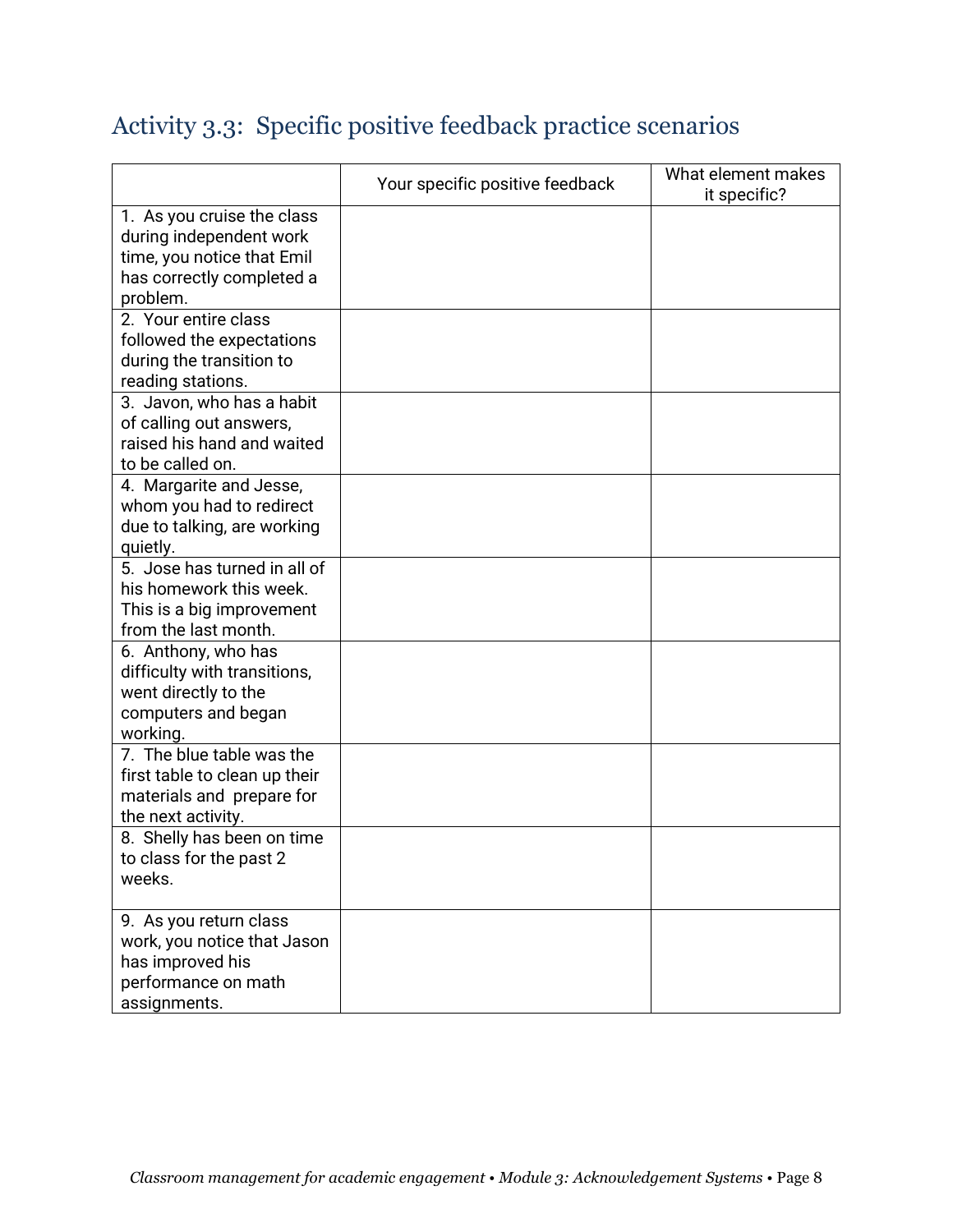|                                                                                                                              | Your specific positive feedback                                                                                                                                                                | What element makes it<br>specific?                                                                                                                                                                                        |
|------------------------------------------------------------------------------------------------------------------------------|------------------------------------------------------------------------------------------------------------------------------------------------------------------------------------------------|---------------------------------------------------------------------------------------------------------------------------------------------------------------------------------------------------------------------------|
| 1. As you cruise the class<br>during independent work time,<br>you notice that Emil has<br>correctly completed a<br>problem. | Emil, you set up this problem<br>correctly, which really helped you get<br>the correct answer.                                                                                                 | This could be even more<br>specific if the teacher pointed<br>out why it was set up correctly                                                                                                                             |
| 2. Your entire class followed<br>the expectations during the<br>transition to reading stations.                              | Great job class! You all went directly<br>to your reading stations, brought the<br>needed materials, and began working<br>right away. This transition only took<br>2 minutes! Congratulations! | If there is a particular student<br>that usually has a hard time,<br>can add personalized<br>feedback                                                                                                                     |
| 3. Javon, who has a habit of<br>calling out answers, raised his<br>hand and waited to be called<br>on.                       | Thanks for raising your hand and<br>waiting to be called on, Javon. Now<br>everyone can hear what you have to<br>say.                                                                          | The second part states the<br>value of the behavior. In this<br>case, it was the value to<br>Javon. One could also state<br>the value to his classmates, or<br>the teacher, if this would be<br>more motivating to Javon. |
| 4. Margarite and Jesse,<br>whom you had to redirect due<br>to talking, are working quietly.                                  | Privately, to both: I can see you are<br>both working quietly. If you keep this<br>up, you'll be able to finish this work<br>before recess!                                                    | Same as above regarding a<br>value statement.                                                                                                                                                                             |
| 5. Jose has turned in all of his<br>homework this week. This is<br>a big improvement from the<br>last month.                 | Jose, I've noticed that you turned in<br>all of your homework this week. The<br>effort you put into this will definitely<br>make a difference in your grade.                                   | Note the emphasis on Jose's<br>effort.                                                                                                                                                                                    |
| 6. Anthony, who has difficulty<br>with transitions, went directly<br>to the computers and began<br>working.                  | Anthony has gone directly to his<br>station and has already started his<br>work.                                                                                                               | This would be one in many<br>specific feedback statements<br>the teacher makes during the<br>transition.                                                                                                                  |
| 7. The blue table was the first<br>table to clean up their<br>materials and prepare for the<br>next activity.                | Blue table, you really wasted no time<br>in cleaning up and preparing for math.<br>You're the first table ready. Well<br>done!                                                                 | If other tables are talking<br>during the transition, but the<br>blue table did not, the teacher<br>could point that out in their<br>feedback as a way to redirect<br>the rest of the class.                              |
| 8. Shelly has been on time to<br>class for the past 2 weeks.                                                                 | Shelly, I appreciate your being on time<br>to every class these past two weeks.<br>What are you doing that is helping<br>you get here on time?                                                 | A great practice for older<br>students is have them identify<br>what they are doing that is<br>helping them be successful.                                                                                                |
| 9. As you return class work,<br>you notice that Jason has<br>improved his performance on<br>math assignments.                | Jason, I noticed that your scores on<br>the math assignments have<br>improved. You're really mastering<br>this concept.                                                                        | This is another place where<br>effort could also be praised.<br>Additionally, Jason could be<br>asked to help other students,<br>or demonstrate how he does a<br>problem.                                                 |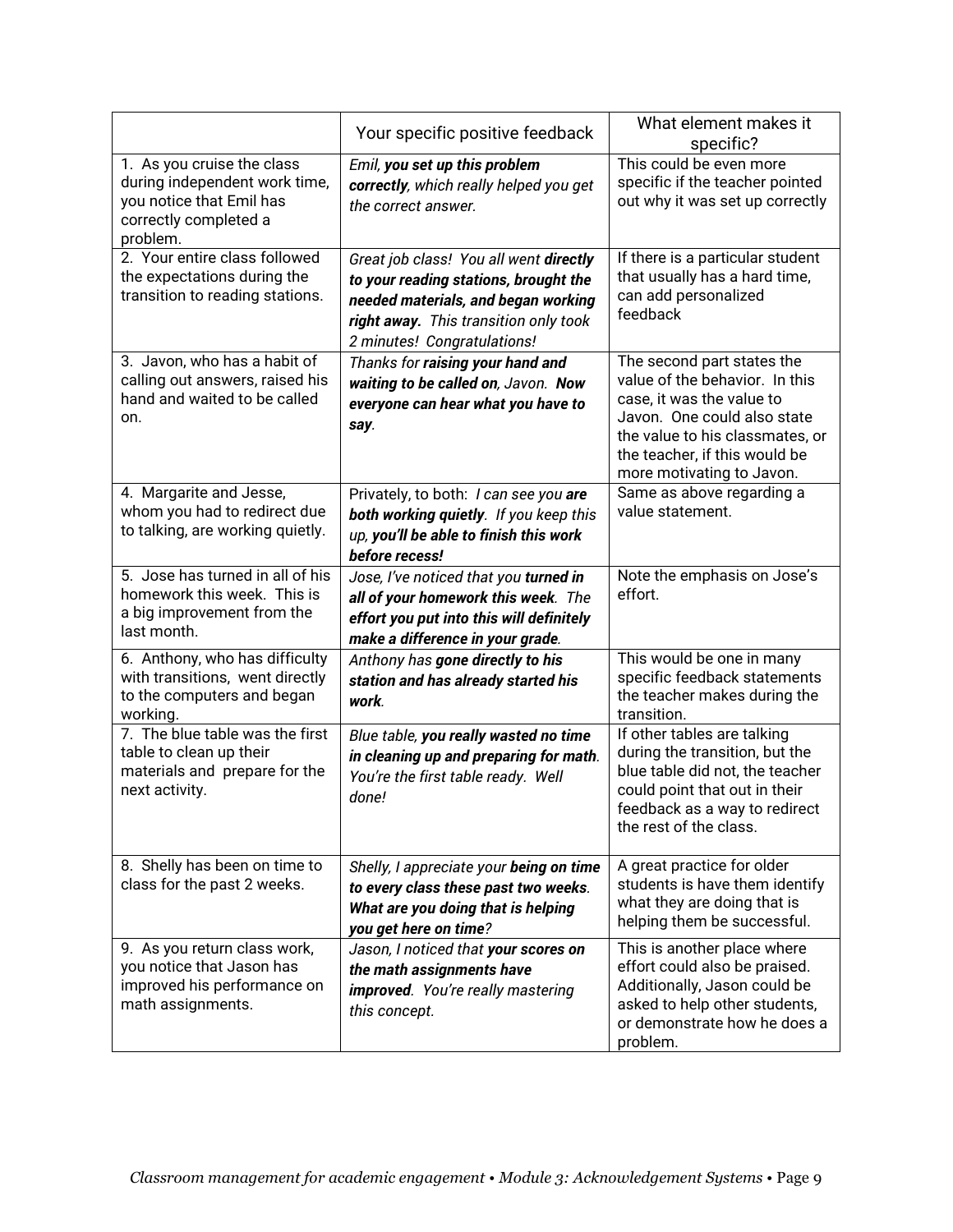## <span id="page-9-0"></span>Activity 3.4: Loss of instructional time and student skill development

#### **Reflect**

1. Where do I lose instructional time? (Can refer to Handout 2.2, or list 2 or 3 key areas.)

- •
- •
- •

2. List the skills (social, procedural and emotional) needed for your students to meet the behavioral expectations during these times?

3. Identify the current level of learning/development your students have for the skills you listed.



**Pair and Share:** How can you use specific positive feedback to improve skill development?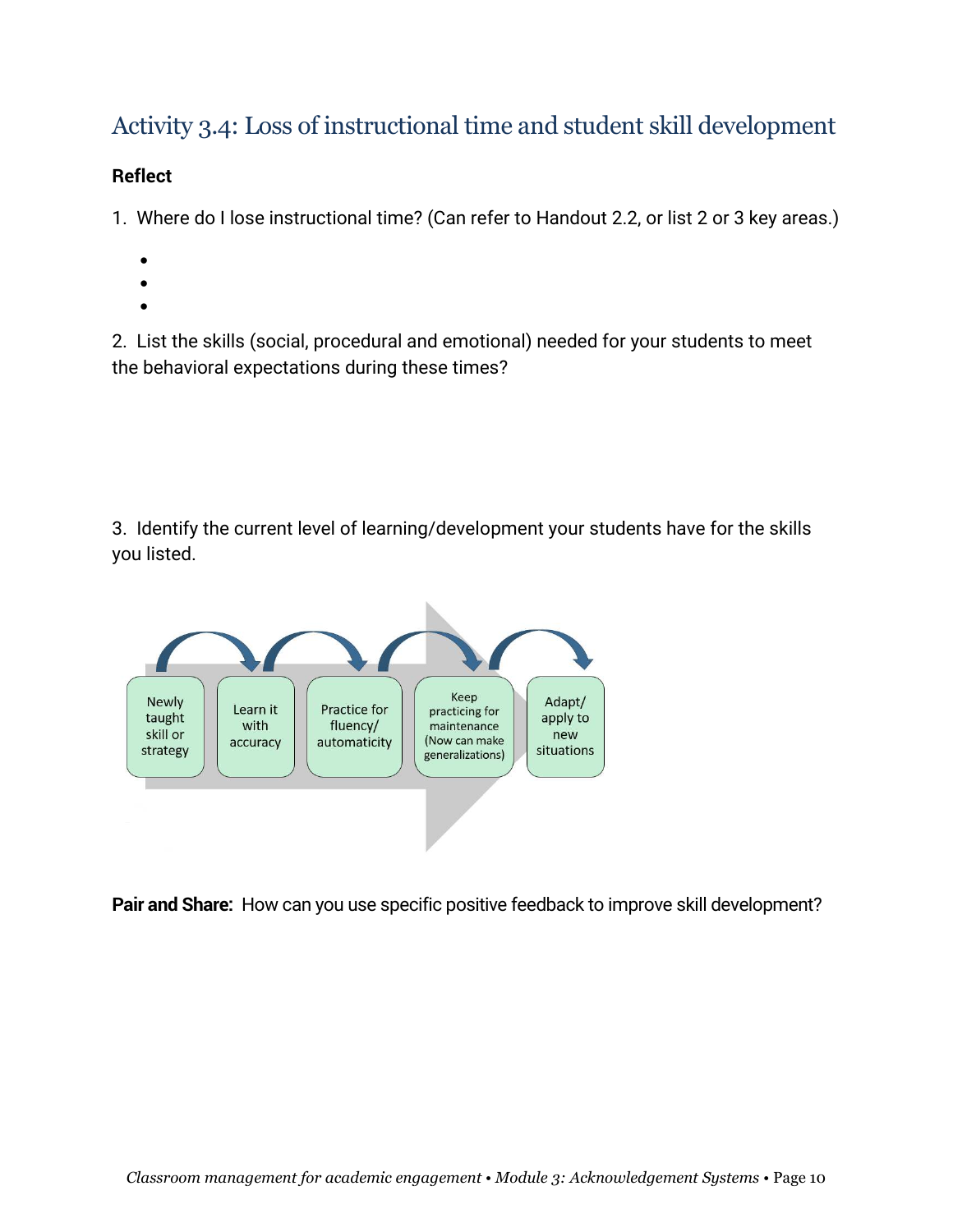## <span id="page-10-0"></span>Activity 3.5: Reflection: specific positive feedback

Reflect on the power of specific positive feedback. How extensively is it being used in your classroom/office? Is there a ratio of five times more positive interactions with students than negative? How do you know?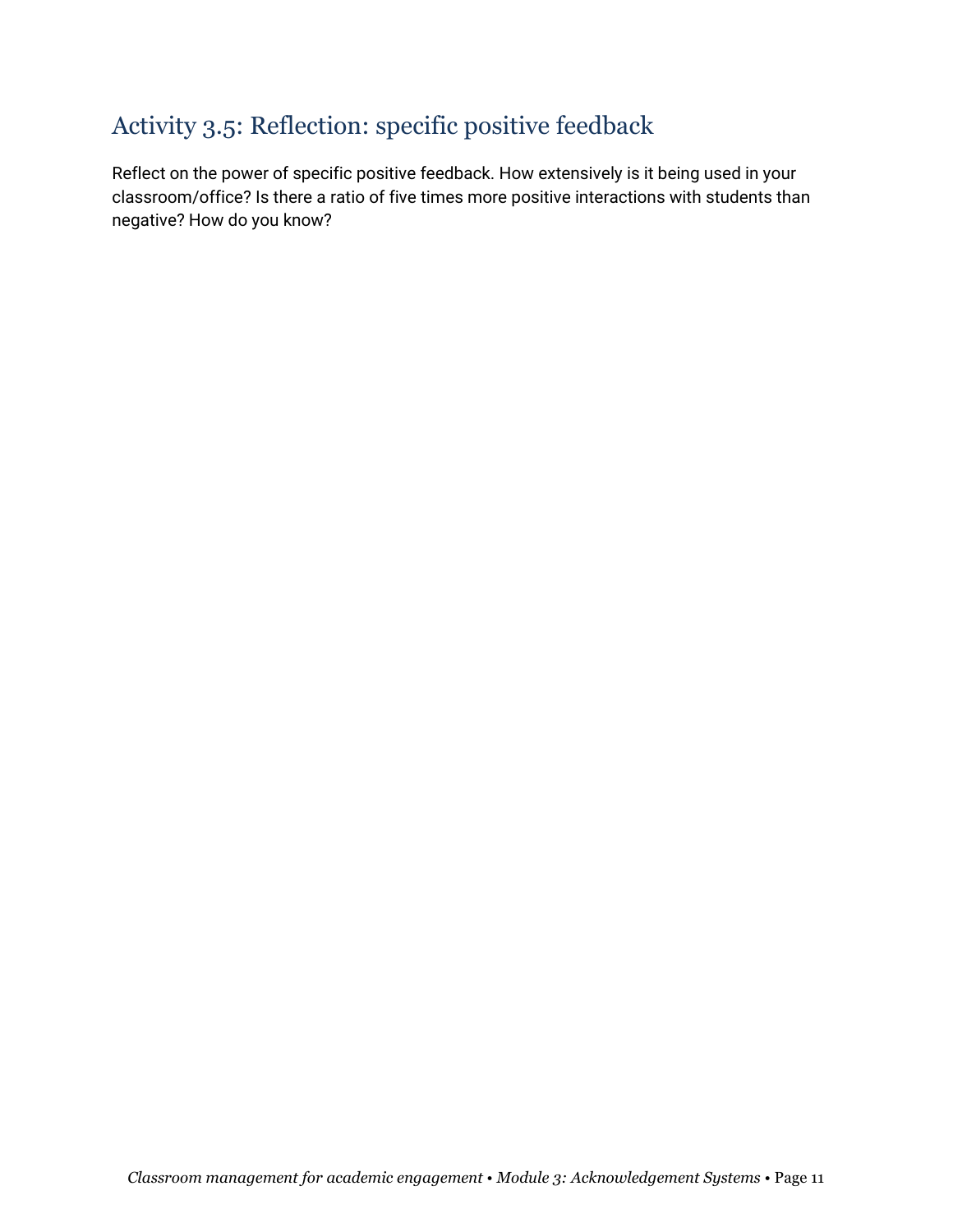## <span id="page-11-0"></span>Module 3 Section 3: Token Economies agenda

- I. Introduction (slides  $1 7$ )
	- A. Objectives
	- B. Connections with
		- Equitable, multi-level systems of supports
		- Fidelity measurements
		- Trauma-sensitive care
- II. Research (slides 8)
- III. Content (slides  $9 18$ ) Types of Reinforcements (slides  $9 - 11$ )
	- A. Warm Up Activity: Carousel Brainstorm (slide 10)
	- B. Activity 3.6 A: Reflect on Current use of Reinforcers (slide 11)
	- C. Think Time 5 min; Carousel and Group share- 10 min
	- D. Frequency of Reinforcement: Levels of Skill Development (slides 12 17)
	- E. Activity 3.6 B: Develop Class Continuum of Reinforcers (slide 17)
	- F. Think Time 10 min; Partner Share 10 min
	- G. CR Connection (slide 18)
- IV. Evaluation
	- A. Check for understanding (slide 19)
	- B. Self-reflection checklist (slide 20)
	- C. KASAB: Ideas and resources to develop knowledge, attitudes, skills, aspirations and behavior (slide 21)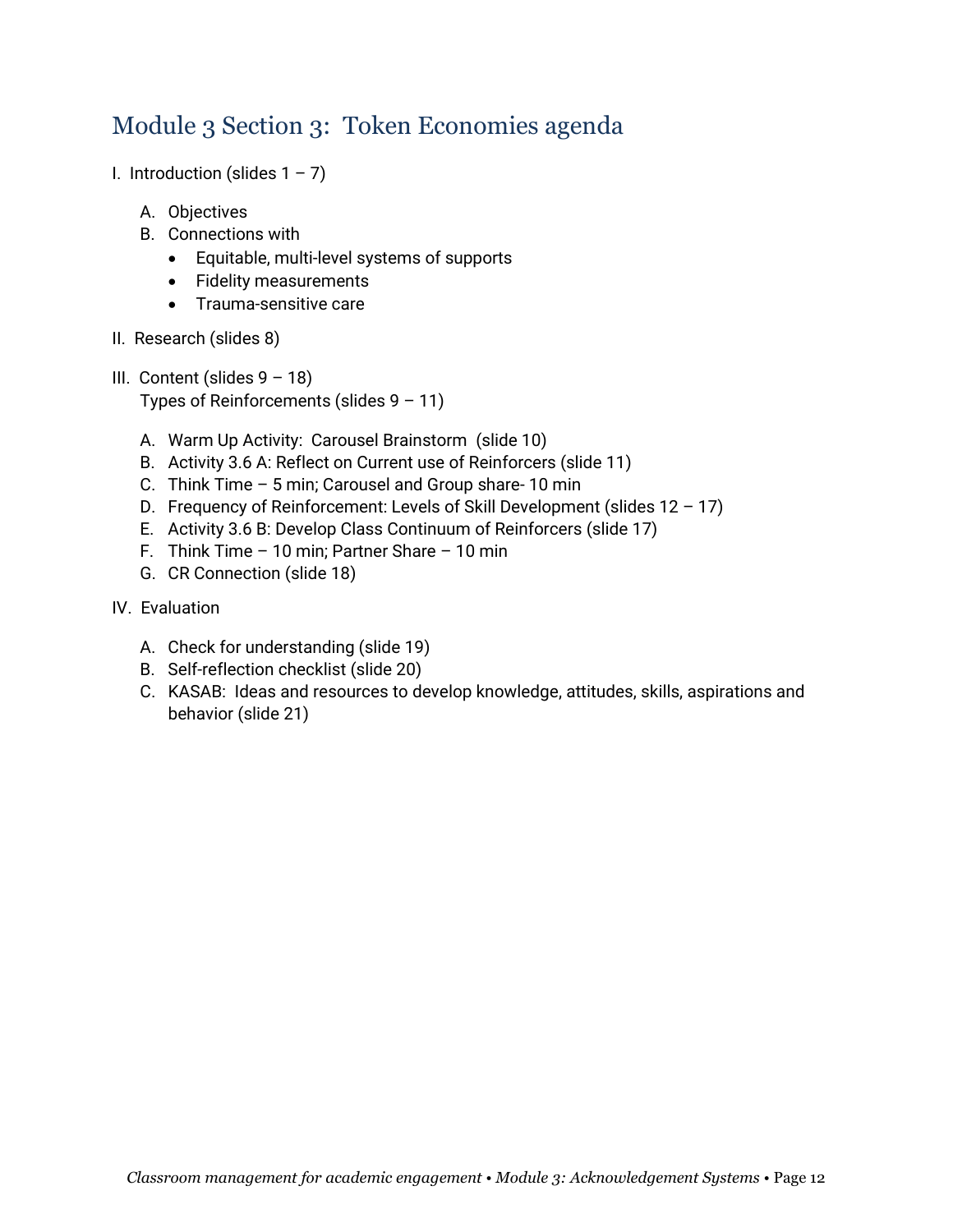## <span id="page-12-0"></span>Activity 3.6: Reinforcement continuum

#### <span id="page-12-1"></span>**PART A**

#### **Directions:**

1. Use the examples below to refine your list. Cross out those you would not use. Leave the ones you currently do, or want to use. Add those not listed.

| <b>SENSORY</b>         | <b>MATERIAL</b>      | <b>GENERALIZED</b> | <b>SOCIAL</b>       |
|------------------------|----------------------|--------------------|---------------------|
| Listen to music        | <b>Stickers</b>      | Raffle tickets     | Smile, wink, thumbs |
| Sit in a special chair | School supplies      | <b>Tokens</b>      | up                  |
| Hold a stuffed toy     | <b>Trading cards</b> | Poker chips        | Compliment          |
| Choose a poster        | Movie tickets        | Marbles in a jar   | Specific praise     |
| Watch a movie          | Food coupons         | Points/credits     | Proximity           |
| Read a favorite book   | Healthy snacks       |                    | Free time with a    |
|                        |                      |                    | friend              |
|                        |                      |                    | Play a game         |
|                        |                      |                    |                     |
|                        |                      |                    |                     |
|                        |                      |                    |                     |
|                        |                      |                    |                     |
|                        |                      |                    |                     |
|                        |                      |                    |                     |
|                        |                      |                    |                     |
|                        |                      |                    |                     |
|                        |                      |                    |                     |
|                        |                      |                    |                     |
|                        |                      |                    |                     |
|                        |                      |                    |                     |
|                        |                      |                    |                     |
|                        |                      |                    |                     |
|                        |                      |                    |                     |
|                        |                      |                    |                     |
|                        |                      |                    |                     |
|                        |                      |                    |                     |
|                        |                      |                    |                     |
|                        |                      |                    |                     |
|                        |                      |                    |                     |
|                        |                      |                    |                     |
|                        |                      |                    |                     |
|                        |                      |                    |                     |

Adapted from Missouri PBIS Network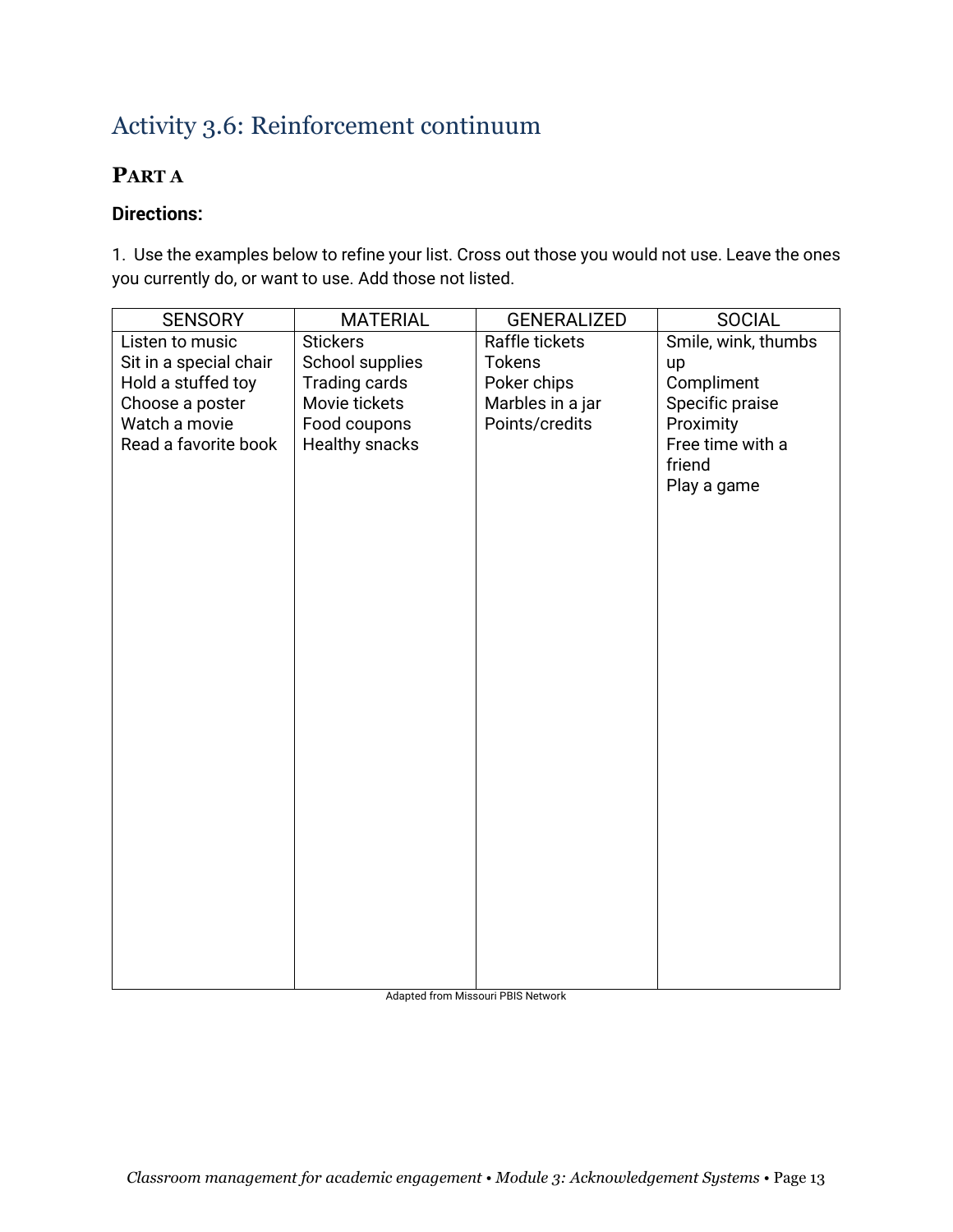#### <span id="page-13-0"></span>**PART B**

#### **Directions:**

Referring to chart in Part A, insert reinforcers into the chart below. Determine which to use for new learning, to reinforce and to maintain.

| <b>Classroom Continuum of Strategies</b>                           |                     |  |  |  |  |
|--------------------------------------------------------------------|---------------------|--|--|--|--|
| <b>STRONG AND LONG TERM</b><br>FREE AND FREQUENT<br>(NEW LEARNING) |                     |  |  |  |  |
| (STRENGTHEN)                                                       | (MAINTAINING)       |  |  |  |  |
|                                                                    |                     |  |  |  |  |
|                                                                    |                     |  |  |  |  |
|                                                                    |                     |  |  |  |  |
|                                                                    |                     |  |  |  |  |
|                                                                    |                     |  |  |  |  |
|                                                                    |                     |  |  |  |  |
|                                                                    |                     |  |  |  |  |
|                                                                    |                     |  |  |  |  |
|                                                                    |                     |  |  |  |  |
|                                                                    |                     |  |  |  |  |
|                                                                    |                     |  |  |  |  |
|                                                                    |                     |  |  |  |  |
|                                                                    |                     |  |  |  |  |
|                                                                    |                     |  |  |  |  |
|                                                                    |                     |  |  |  |  |
|                                                                    |                     |  |  |  |  |
|                                                                    |                     |  |  |  |  |
|                                                                    |                     |  |  |  |  |
|                                                                    |                     |  |  |  |  |
|                                                                    |                     |  |  |  |  |
|                                                                    |                     |  |  |  |  |
|                                                                    |                     |  |  |  |  |
|                                                                    |                     |  |  |  |  |
|                                                                    |                     |  |  |  |  |
|                                                                    |                     |  |  |  |  |
|                                                                    |                     |  |  |  |  |
|                                                                    | <b>INTERMITTENT</b> |  |  |  |  |

Critique your continuum using the following questions:

- 1. Is it simple to use?
- 2. Are the reinforcements motivating to students of all cultural backgrounds?
- 3. How much time and money will your system require?

Share this plan with a fellow teacher, to get more feedback.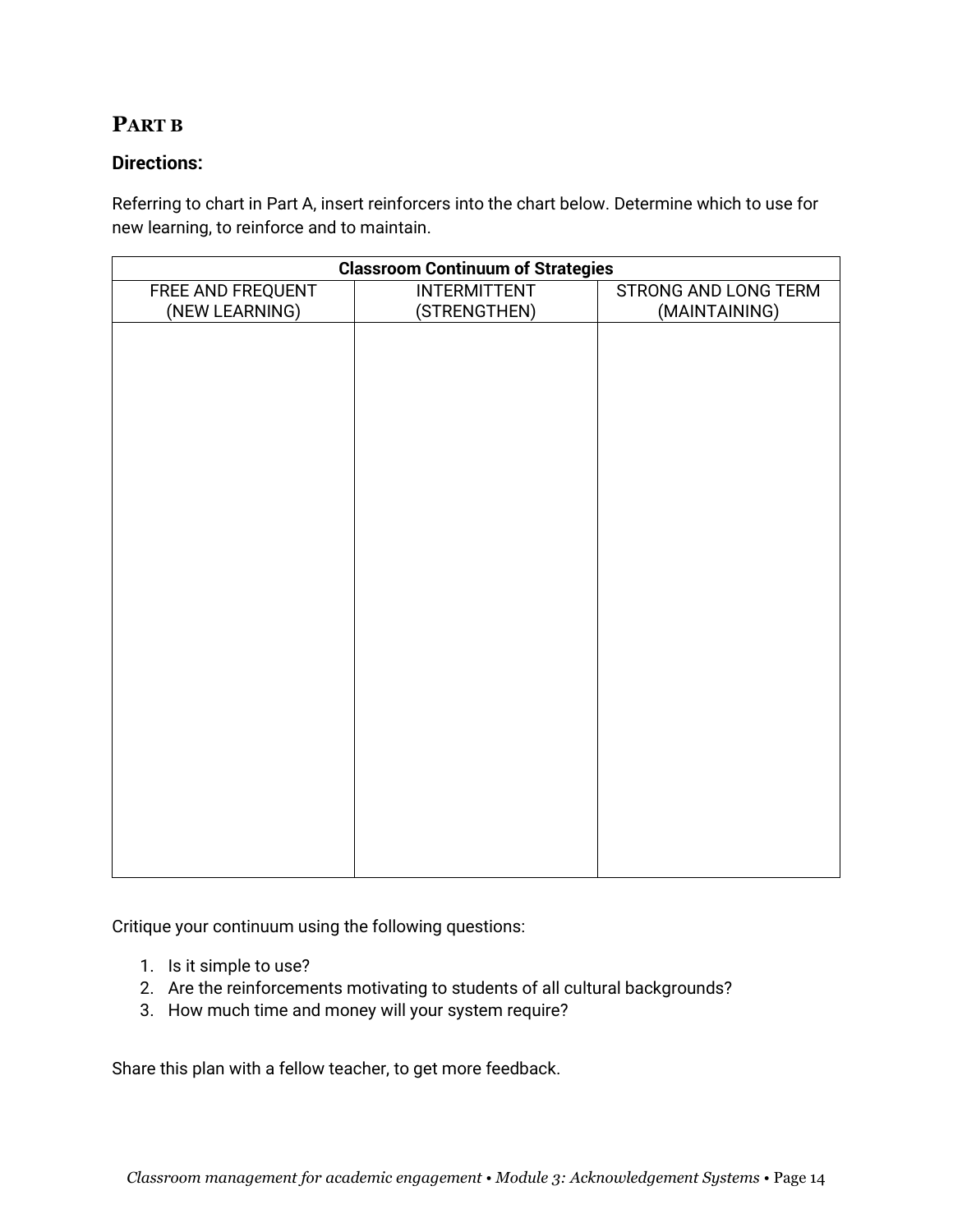## <span id="page-14-0"></span>Module 3 Section 4: Class/Group Contingencies agenda

- I. Introduction (slides  $1 7$ )
	- A. Objectives
	- B. Connections with
		- Equitable multi-level systems of supports
		- Fidelity measurements
		- Trauma-sensitive care
- II. Research (slides 8)
- III. Content (slides 9 18)
	- A. Video of dependent contingencies (slide 9) 4 min

B. Interdependent contingencies (slides  $10 - 14$ ) Discussion (slide 15) 10 min Activity 3.7 Jigsaw (slide 16) 20 min

- C. CR Connection (slide 17 18)
- IV. Evaluation
	- A. Check for understanding (slide 19)
	- B. Self-reflection checklist (slide 20)
	- C. KASAB: Ideas and resources to develop knowledge, attitudes, skills, sspirations and behavior (slide 21)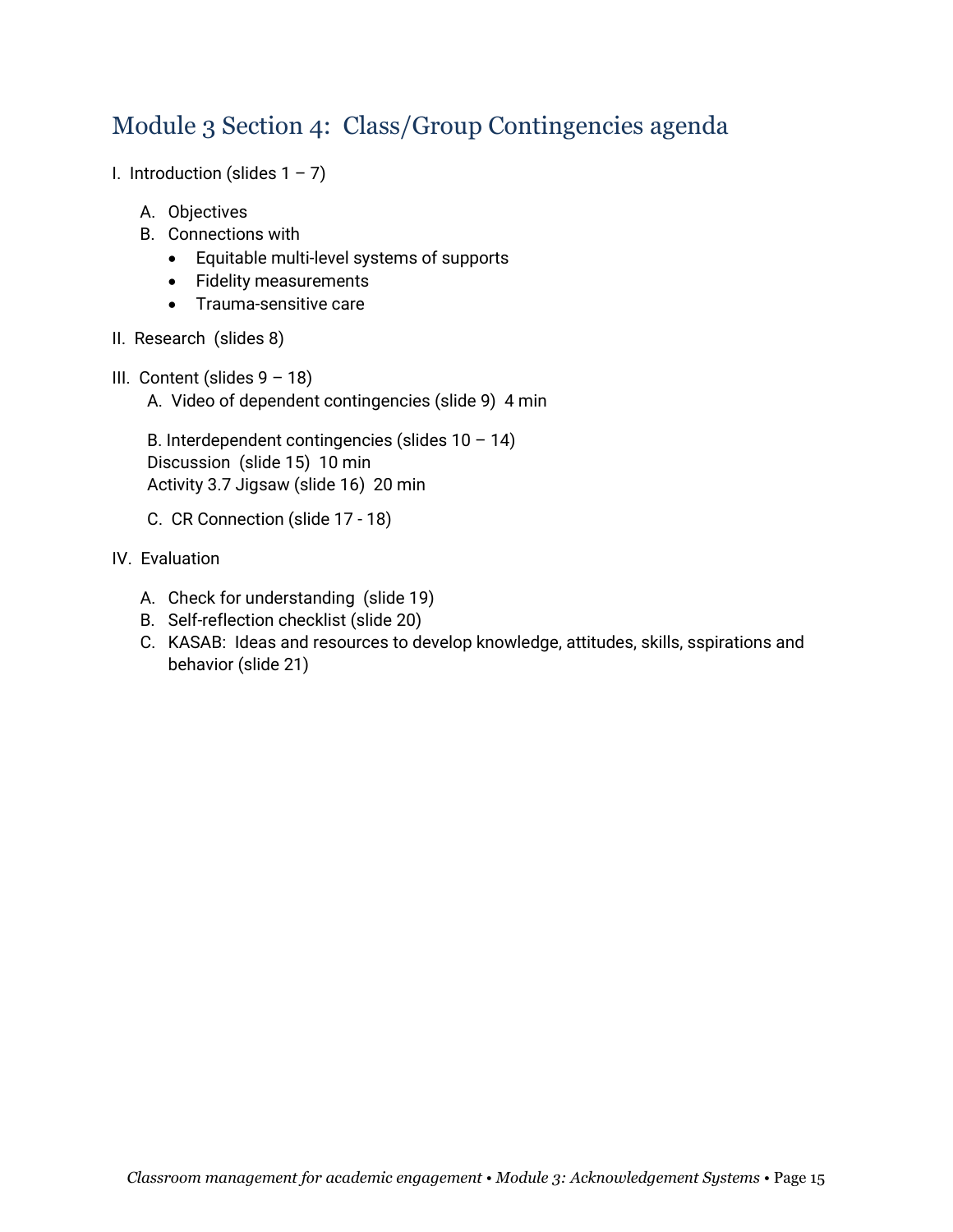## <span id="page-15-0"></span>Activity 3.7: Group contingencies

#### <span id="page-15-1"></span>**DIRECTIONS**

To get some more ideas on how to set up contingency systems in your class, we'll use a Jigsaw activity. The reading materials for this activity can be found in the Resource section, Activity 2.3. They are labeled 3.6A, 3.6B and 3.6C, which has 2 parts.

- Divide the three readings among your group.
- Take about 5-10 minutes becoming an expert on you reading
- Each person takes turns sharing about the reading.
- After each person has shared, discuss the system shown in the video.
- Finally, share personal experiences, and how you would adapt these systems for your class/subject.

#### <span id="page-15-2"></span>**3.7A GROUP CONTINGENCY EXAMPLE: POSITIVE BEHAVIOR GAME**

**Definition:** The Positive Behavior Game is a classroom based game, adapted from the Good Behavior Game. It is a format to explicitly teach, remind, and reward positive student behavior and has been shown to increase student social and academic success without detracting from instruction.

**Rationale:** The Positive Behavior Game (PBG) is an "implementation driver". It supports the use of classroom strategies by clarifying expectations and creating more opportunities for teachers and students to use the classroom strategies. The game format makes it more appealing to students, and focuses teacher attention on the positive behaviors students' display.

#### **Teaching Expected Behavior**

- Determine the PBG goal based on the class-wide discipline data and teach the appropriate behavior to the students, interjecting when the appropriate behavior is exhibited, the group will earn another point.
- **Teach the desired behavior to the class by creating a behavior lesson, modeling the** expected behavior and allowing time for the class to practice the behavior.
- Once those steps are in place it is time to play the game with the class.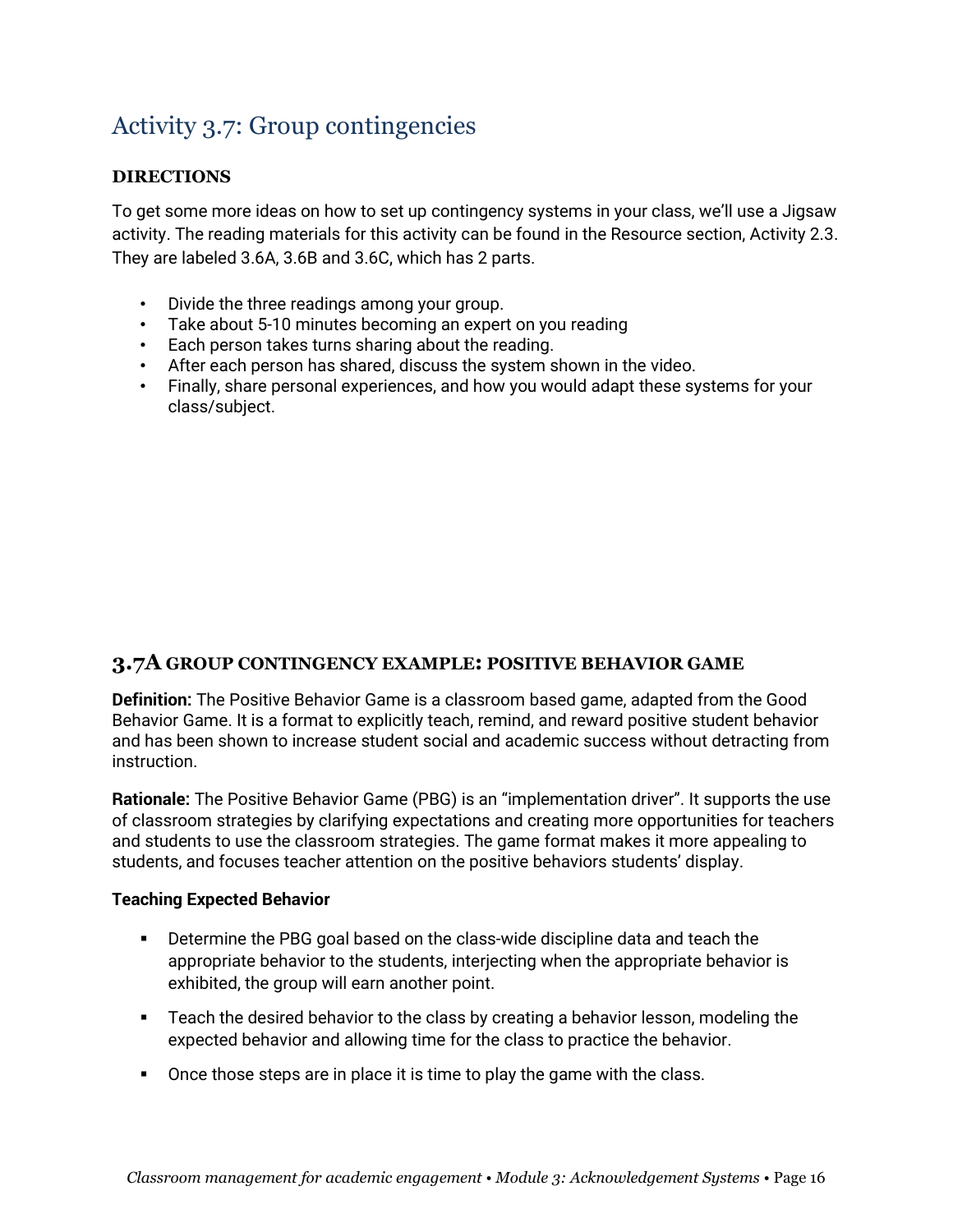#### **Playing the Game**

- Play for 10-20 minutes, or for the duration of an activity (*such as lining up for recess*), making sure to continually use **Behavior Specific Praise** when students have earned points. Reinforcement does increase the likelihood that the behavior will continue in the future.
- **Play 2-3 times throughout the day (or as needed), or during the most challenging times** (transitions/difficult material) of the day
- **If a student does not respond to a class correction, be sure to try prompting the student,** or using proximity by standing close to him/her. Also deliver immediate, specific praise and a class point once the student demonstrates the desired behavior.

#### **Set them up for success by**:

- **Pre-correcting, and re-teaching the desired behavior**
- Providing multiple verbal reminders **BEFORE** you anticipate the problem behavior
- Consider a non-verbal cue to signal using the desired behavior
	- Example: Sign, thumbs up, wink, point to the tally marks on the board
- Make students needing extra support "special earners" to earn additional points for the class when they demonstrate the desired behaviors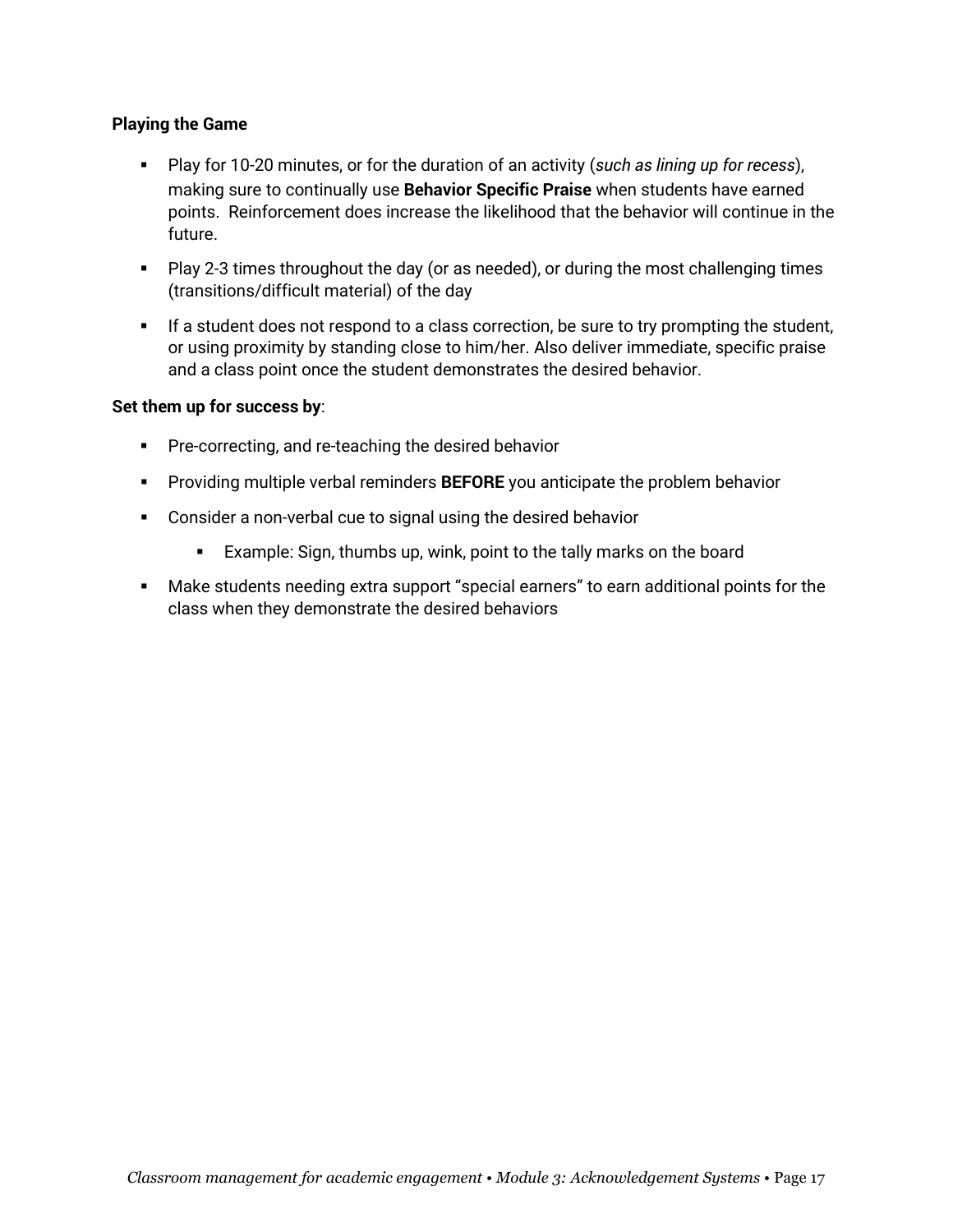#### <span id="page-17-0"></span>**3.7B ESTABLISHING A GROUP CONTINGENCY PROGRAM**

As was noted earlier, a group contingency behavior management program can be as simple as the statement "Class, if you are all in your seats, on-task, and quiet this morning, you may have 5 extra minutes of recess." However, a little more structure than this can increase the effectiveness of the group contingency.

- 1. Decide which behaviors will be reinforced. As in any whole-class behavior modification program, the first step in setting up a group contingency is to establish a set of class rules.
- 2. Set up a developmentally appropriate point system. There are essentially three ways to implement a group contingency behavior management program. One is simply to rate class behavior each period or during each activity. That is, an elementary school class might receive 0 to 5 points during each individual instructional period such as reading, language arts, and math. A secondary school class might receive one overall rating each period or separate ratings for behavior and completed assignments. The class would then be rewarded each day or week if they exceeded a pre-established number of points.

Another way to set up a group contingency program is to rate the class at various times during the day. For example, you might set a timer to ring on the average of once every 10 minutes (but varying randomly from 1 to 20 minutes). If the whole class is conforming to class rules when the timer rings, then the class earns a point. The same program can be used without the timer if the teacher gives the class a point every 10 minutes or so if all students are conforming to class rules. Canter and Canter (1992) suggest that teachers use a bag of marbles and a jar, putting a marble into the jar from time to time whenever the class is following rules. Each marble would be worth 30 seconds of extra recess. In secondary schools, where extra recess is not possible, each marble might represent 30 seconds of break time held at the end of the period on Friday.

- 3. When behavior improves, reduce the frequency of the points and reinforcers. Initially, the group contingency should be applied every day. When the class's behavior improves and stabilizes at a new level for about a week, you may change to giving rewards once a week. Ultimately, the class may graduate from the point-and-reward system entirely, though feedback and praise based on class behavior should continue.
- 4. Combine group and individual contingencies if necessary. The use of group contingencies need not rule out individual contingencies for students who need them. For example, students who continue to have problems in a class using a group contingency might still receive daily or weekly report cards to take home to their parents.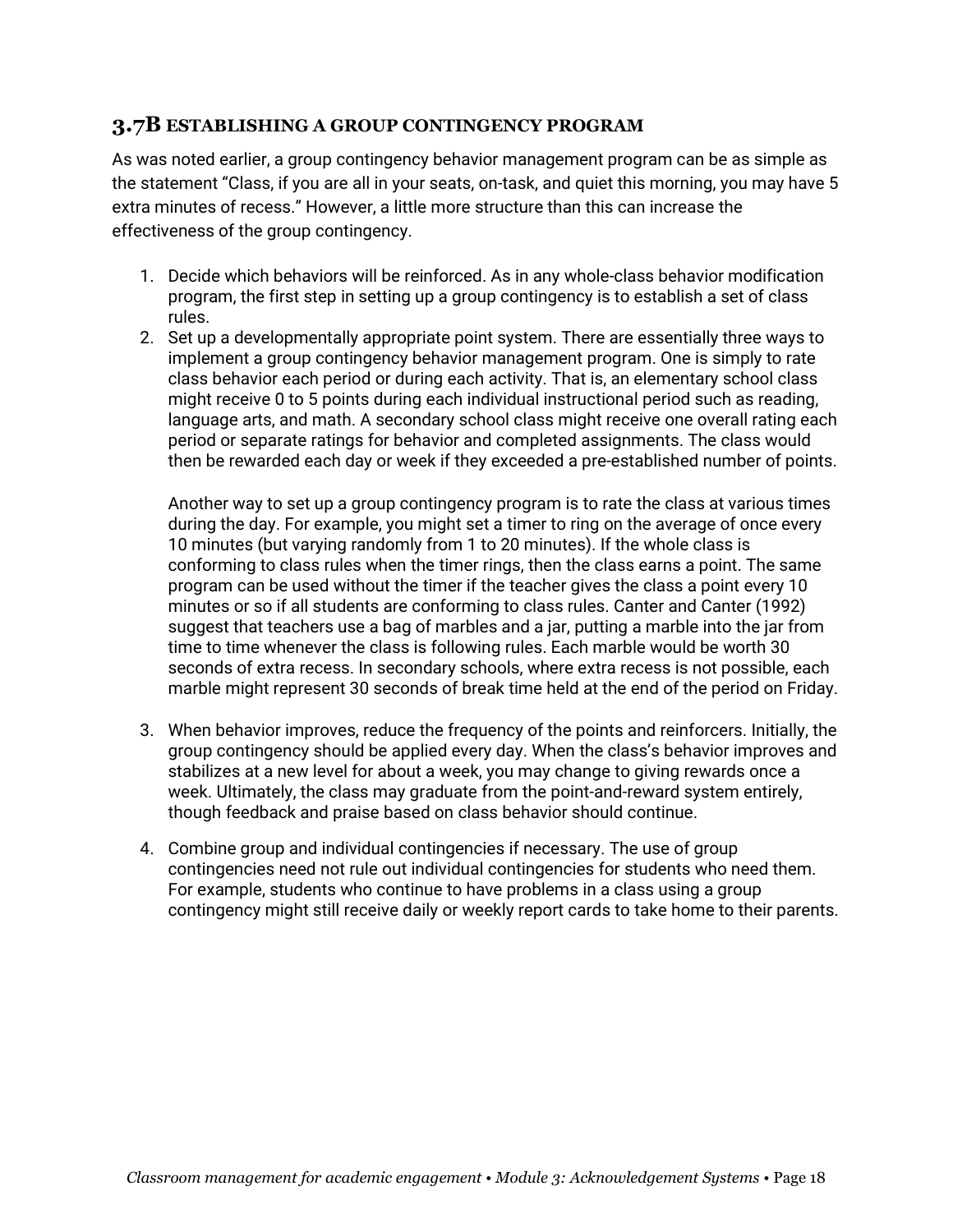## <span id="page-18-0"></span>How to: Manage Group Behaviors With the Element of Surprise: The Mystery **Motivator**

**Description.** Teachers often seek techniques to manage classroom behaviors that are both effective and feasible. The Mystery Motivator (MM) is an intervention that rewards students for appropriate behaviors (Moore et al., 1994; Rhode, Jenson, & Reavis, 1992). It includes two elements of uncertainty that give this intervention added power: (1) whether or not MM is in effect on a given day; and (2) what reward will be given when earned. The classwide version of the intervention described here (Kowalewicz & Coffee, 2014) is an interdependent group contingency: that is, all students contribute toward a successful session and rewards are delivered to the entire group.

**Preparation:** To prepare the Mystery Motivator group intervention, the teacher:

- 1. **decides when to schedule the intervention.** The Mystery Motivator can be played daily. However, the teacher will want to select MM during a group instructional activity (e.g., large-group instruction; independent seatwork) when behaviors are most challenging. It is also recommended that daily MM sessions not exceed 40 minutes or so to maintain student motivation.
- 2. **defines target and replacement behaviors.** The instructor defines 2-4 behaviors that are problematic and targeted to be reduced ('target/problem behaviors'). Target/problem-behavior examples are 'talking during instruction' and 'out of seat'. The teacher then matches each target/problem behavior with an appropriate replacement behavior: e.g., 'raises hand to be recognized before talking'; 'sitting up straight and facing the teacher'.
- 3. **calculates a behavior cut-off.** Students earn the chance for a Mystery Motivator reward in a session only when the total number or target/problem behaviors falls below an instructor-defined cut-off. The teacher can select any cut-off. However, a good way to determine a reasonable cut-off value is for the instructor to collect baseline data--keeping a tally across 2-3 days of the number of target/problem behaviors observed during the activity when MM is to be scheduled. Then the instructor can cut that baseline figure in half to come up with a realistic initial cut-off.

For example, a teacher who intends to use MM during a 40-minute large-group social studies period collects baseline data and finds that, on average, the class displays 12 target/problem behaviors. When MM begins, the teacher sets the cut-off for earning a chance for a MM reward at 6 or fewer problem behaviors. NOTE: As students show success with MM, the teacher will want gradually to lower this cut-off to reflect the improved behaviors.

- 4. **makes a poster of replacement behaviors.** The teacher writes the replacement behaviors on a poster visible to all students. Replacement behaviors are phrased in positive terms.
- 5. **creates the reward envelope.** The instructor identifies a range of motivating rewards that the class can earn for winning the Mystery Motivator, such as tangible (e.g., pencils, popcorn) and/or intangible (e.g., 5 minutes of additional free time) reinforcers. The teacher writes down each reward idea on a separate index card, places all cards into a manila reward envelope, and draws a large question-mark ('?') on the outside of the envelope.
- 6. **formats the Mystery Motivator calendar.** The teacher prepares the Mystery Motivator calendar. Using a weekly or monthly calendar format, the instructor randomly selects 60 percent of the instructional days as dates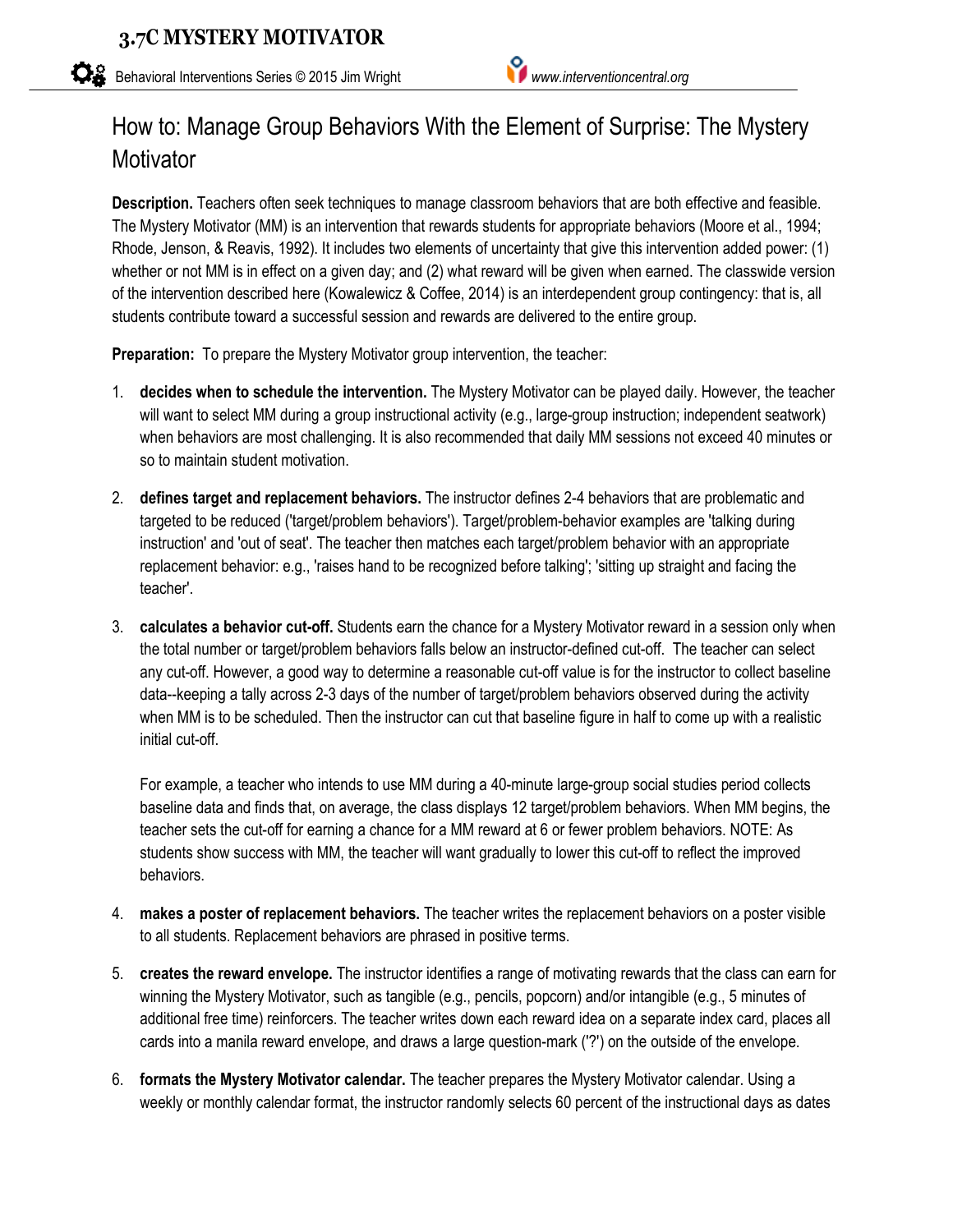when the Mystery Motivator can be earned. The teacher writes a large 'M' on those Mystery Motivator days. The instructor then covers ALL instructional days on the calendar with blank post-it notes large enough to completely cover the dates and hide any letters underneath. NOTE: When students show success with this intervention, future calendars can have the percentage of Mystery Motivator dates reduced to 50 percent or even lower.

**Procedure:** Whenever the Mystery Motivator intervention is being used, the teacher:

- 1. **announces the Mystery Motivator game.** The teacher informs the class that the MM intervention is in effect, points to the posted replacement behaviors, and urges students to show appropriate behaviors.
- 2. **records target/problem behaviors.** During the MM session, the teacher keeps a running tally of target/problem behaviors. Each time a target/problem behavior is observed, the teacher adds to the tally, either by using a hand-held counter (e.g., 'golf clicker') or updating the tally using pen and paper.
- 3. **uncovers the date on the Mystery Motivator calendar.** At the end of the session, the teacher announces the final total of observed target/problem behaviors and notes whether the tally exceeds the cut-off. The instructor then uncovers the current date on the MM calendar, allowing the class to see whether an 'M' appears underneath the post-it as a signal that day that a reward is potentially available.
- 4. **provides MM feedback, reward, and/or encouragement.** The teacher provides the appropriate response: (1) If an 'M' appears on the calendar and the cumulative tally of target/problem behaviors falls at or below the cut-off, the teacher praises the class and chooses a student to reach into the reward envelope to select a reward card. Once selected, the reward card goes back into the envelope. The teacher then follows up to ensure that students receive the reward as quickly as possible; (2) If no 'M' appears on the calendar but target/problem behaviors fall at or below the cut-off, the teacher praises the class and reminds students that they will soon have another chance to earn a reward; (3) If an 'M' appears on the calendar but behaviors exceed the cut-off, the teacher reviews expected replacement behaviors and encourages the class to improve its performance in the next MM session.

**Tips for Use.** When the Mystery Motivator has been in place for several weeks and shown to be effective in reducing classwide target/problem behaviors, the teacher can start to fade the intervention. First, the instructor can reduce the frequency of 'M's appearing on the Mystery Motivator calendar from a starting point of 60% of days to 50%, then to 40%, etc. Second, the instructor can gradually lower the behavior cut-off from 50% of pre-intervention levels to 40%, then to 30%, etc. Eventually, the instructor can randomly schedule days when the MM intervention is or is not in effect. It is important, of course, while fading the Mystery Motivator, that the instructor continue consistently to acknowledge and praise improved class behaviors as a means of locking in these behavioral gains.

#### **References**

Kowalewicz, E. A., & Coffee, G. (2014). Mystery motivator: A tier 1 classroom behavioral intervention. *School Psychology Quarterly, 29*(2), 138-156.

Moore, L.A., Waguespack, A.M., Wickstrom, K.F., Witt, J.C., & Gaydon, G.R. (1994). Mystery Motivator: An effective and time efficient intervention. *School Psychology Review*, 23, 106-117.

Rhode, G., Jenson, W.R., & Reavis, H.K. (1992). *The tough kid book*. Longmont, CO: Sopriswest, Inc.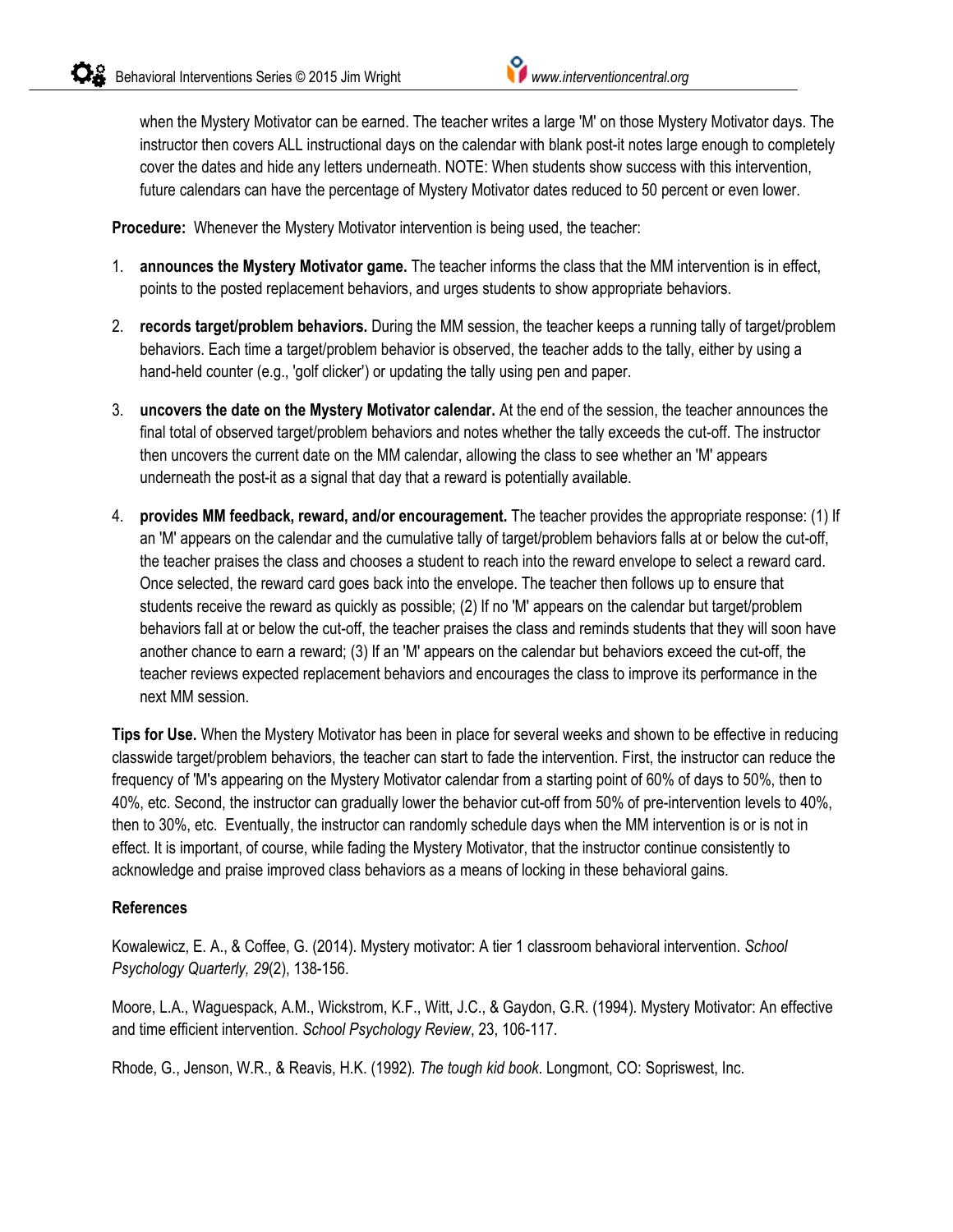## Mystery Motivator Chart

| Class/Student: | Week of: |  |
|----------------|----------|--|
|                |          |  |

Behavior Goals:

1. \_\_\_\_\_\_\_\_\_\_\_\_\_\_\_\_\_\_\_\_\_\_\_\_\_\_\_\_\_\_\_\_\_\_\_\_\_\_\_\_\_\_\_\_\_\_\_\_\_\_\_\_\_\_\_\_\_\_\_\_\_\_\_\_\_\_\_\_\_\_\_\_\_\_\_\_\_\_\_\_\_\_\_\_\_\_\_

2. \_\_\_\_\_\_\_\_\_\_\_\_\_\_\_\_\_\_\_\_\_\_\_\_\_\_\_\_\_\_\_\_\_\_\_\_\_\_\_\_\_\_\_\_\_\_\_\_\_\_\_\_\_\_\_\_\_\_\_\_\_\_\_\_\_\_\_\_\_\_\_\_\_\_\_\_\_\_\_\_\_\_\_\_\_\_\_

#### 3. \_\_\_\_\_\_\_\_\_\_\_\_\_\_\_\_\_\_\_\_\_\_\_\_\_\_\_\_\_\_\_\_\_\_\_\_\_\_\_\_\_\_\_\_\_\_\_\_\_\_\_\_\_\_\_\_\_\_\_\_\_\_\_\_\_\_\_\_\_\_\_\_\_\_\_\_\_\_\_\_\_\_\_\_\_\_\_

| Monday | Tuesday | Wednesday | Thursday | Friday | <b>Bonus</b> |
|--------|---------|-----------|----------|--------|--------------|
|        |         |           |          |        |              |
|        |         |           |          |        |              |
|        |         |           |          |        |              |
|        |         |           |          |        |              |
|        |         |           |          |        |              |
|        |         |           |          |        |              |
|        |         |           |          |        |              |
|        |         |           |          |        |              |
|        |         |           |          |        |              |
|        |         |           |          |        |              |
|        |         |           |          |        |              |
|        |         |           |          |        |              |
|        |         |           |          |        |              |
|        |         |           |          |        |              |
|        |         |           |          |        |              |
|        |         |           |          |        |              |
|        |         |           |          |        |              |
|        |         |           |          |        |              |
|        |         |           |          |        |              |